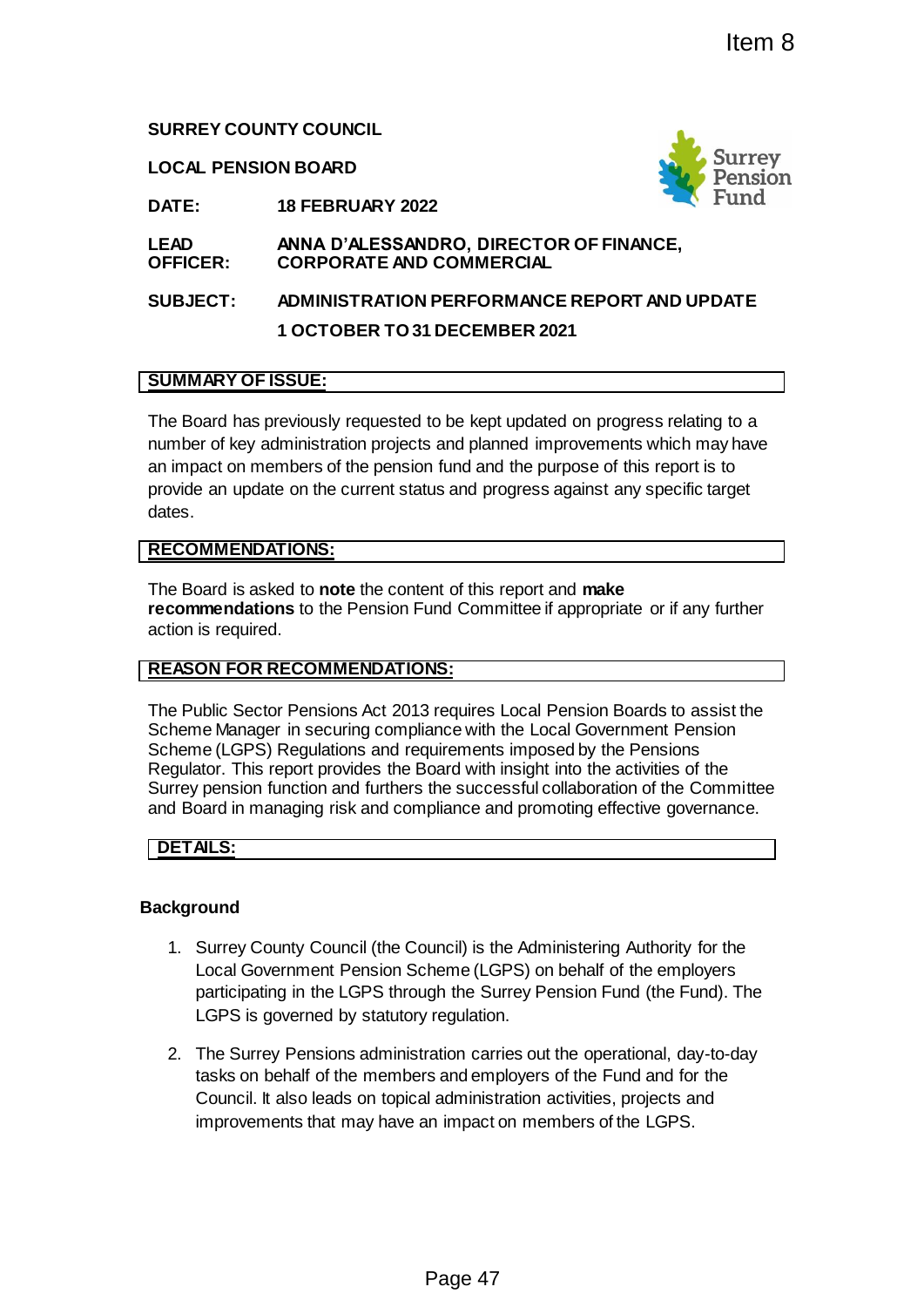# **Key Activity Summary**

| <b>Activity / Project Area</b>                                                                                                                                                                                                                                                                                                                                                                                                                                                                                                                             | <b>Impact on Surrey Pension</b>                                                                                                                                                                                                                                                                                                                                                                                                                                                                                                                                                                 |
|------------------------------------------------------------------------------------------------------------------------------------------------------------------------------------------------------------------------------------------------------------------------------------------------------------------------------------------------------------------------------------------------------------------------------------------------------------------------------------------------------------------------------------------------------------|-------------------------------------------------------------------------------------------------------------------------------------------------------------------------------------------------------------------------------------------------------------------------------------------------------------------------------------------------------------------------------------------------------------------------------------------------------------------------------------------------------------------------------------------------------------------------------------------------|
| McCloud: In December 2018, the<br>Court of Appeal ruled that younger<br>members of the Judges' and<br><b>Firefighters' Pension schemes</b><br>have been discriminated against<br>because the protections do not<br>apply to them. The government<br>has decided that the general<br>principles established will apply to<br>all public sector pension schemes<br>and, therefore, it has consulted on<br>amending the LGPS Regulations.<br>Employers will be required to<br>provide payroll data that will pre-<br>date 2014, which may pose<br>challenges. | The Surrey Pension Service will need<br>to undertake a remediation process<br>for all affected members in line with<br>the regulations, LGA and its software<br>providers, to ensure the reformed<br>regulations are carried out within the<br>scheme membership.<br>The potential financial impact has<br>been assumed at the last valuation by<br>Hymans to be 0.5% of the total fund<br>worth. We will work to provide a<br>clearer understanding of the affected<br>members and, more accurate costs in<br>line with the regulatory changes.                                                |
| <b>Guaranteed minimum pension</b><br>(GMP) Reconciliation Project:<br>The LGPS guarantees to pay you a<br>pension that is at least as high as<br>you would have earned had you<br>not been contracted out of the<br><b>State Earning Related Pension</b><br>Scheme (SERPS) at any time<br>between 6 April 1978 and 5 April<br>1997.<br><b>Surrey Pension Service procured</b><br>the service of JLT (now Mercer) to<br>undertake the rectification of<br>members GMP in line with the<br>HMRC guidance.                                                    | Mercer have acted on behalf of<br>Surrey Pension Team to work with<br>the HMRC to analyse data held on<br>our system Altair and, the data held at<br>the HMRC, with a view to full<br>rectification by the end of August<br>2022.<br>This work will not only ensure that the<br>fund has accurate member liability, it<br>will also ensure the GMP amounts<br>are correct for our members, resulting<br>in potential over or underpayments,<br>that will be corrected where agreed.<br>Potential cost impact is unknown at<br>this stage. We should have more<br>clarity on this in April 2022. |

## **Performance Reporting**

- 3. The performance figures in **Annex 1** report the performance for the period from 1 October to 31 December 2021.
- 4. The 2020/21 Internal Audit Report on Pensions Administration included a high risk finding on performance levels. The agreed action from this report was for the Pension Regulator (tPR) priority processes (Deaths, Retirements and Refunds) to consistently hit the KPI by the end of December 2021.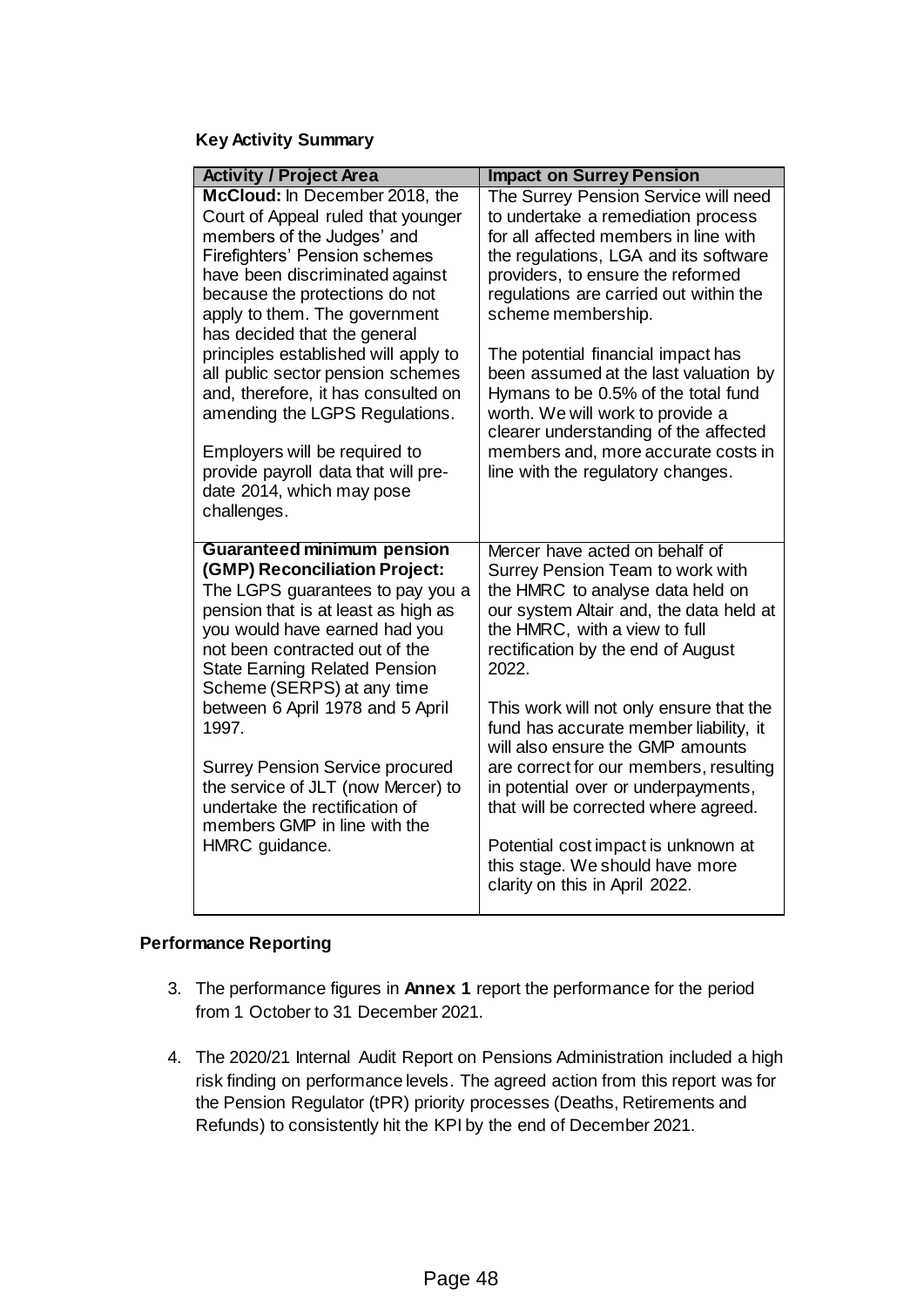- 5. Whilst the report at Annex 1 shows the total performance for the quarter and provides evidence that the tPR priority cases exceeded target levels, **Annex 2** breaks down the quarter by months and shows that these targets were met each month. Prior to the Death process review, which took place at the start of the Covid Pandemic, Balance of Payments were not set out as a separate measure but were instead included in the measure for Death Benefits Payable. The Death Benefits Payable measure now just includes Death Grants, and the Balance of Payments measure includes balances of pension due to and from the Estate, plus any write offs.
- 6. Annex 2 also provides a comparison between performance in quarter 3 2021 and the same quarter last year. A particular highlight being the significant improvement in performance on Initial Death Notifications from an average SLA of 64% in 2020 to 98% in 2021. It is also important to note that the number of outstanding cases in this area has reduced from 93 in 2020 to 2 in 2021 (a decrease of 97%).
- 7. The improvement in this area can be attributed to the changes made to the process which ensures that pensions in payment are stopped immediately upon notification of the death, and an acknowledgement is sent promptly.
- 8. The number of outstanding cases at the end of December 2021 has reduced by 10% from the beginning of October 2021. This is mainly due to a review and clearance project being undertaken following the identification of a large number of duplicate cases in the Workflow. With the final London Borough exiting in January, there will be an increased focus on clearing the Surrey backlog going forward so we anticipate a continued decrease in the number of outstanding cases at the end of each quarter.
- 9. The total average SLA for all cases in Q3 was 88%, an improvement on the 82% in Q2 and 74% in Q1. The average SLA for tPR cases in Q3 was 97% (targets range from 80% to 90%) and the average number of days to complete the tPR cases in Q3 was 16 (SLAs range from 5 to 20 days). The average SLA for non tPR cases in Q3 was 83% (targets range from 80% to 90%) and the average number of days to complete the non tPR cases in Q3 was 82 (targets range from 10 days to 2 months). Performance on non tPR cases has been impacted by clearance of backlog cases.
- 10. The performance improvements achieved between April and December 2021 can mainly be attributed to the creation of an additional team that was set up to deal with casework for the London Boroughs and the transition to exiting the administration for these Funds. This allowed the other teams to concentrate solely on Surrey incoming casework. In addition, the team has focussed on completing each individual task within a case by its due date rather than the final due date for the overall case. All cases are made up of individual tasks i.e. processing a calculation, checking a calculation, approving a payment etc. This has meant that the work has been kept on track throughout the process rather than the team trying to complete all tasks within a case at the final deadline.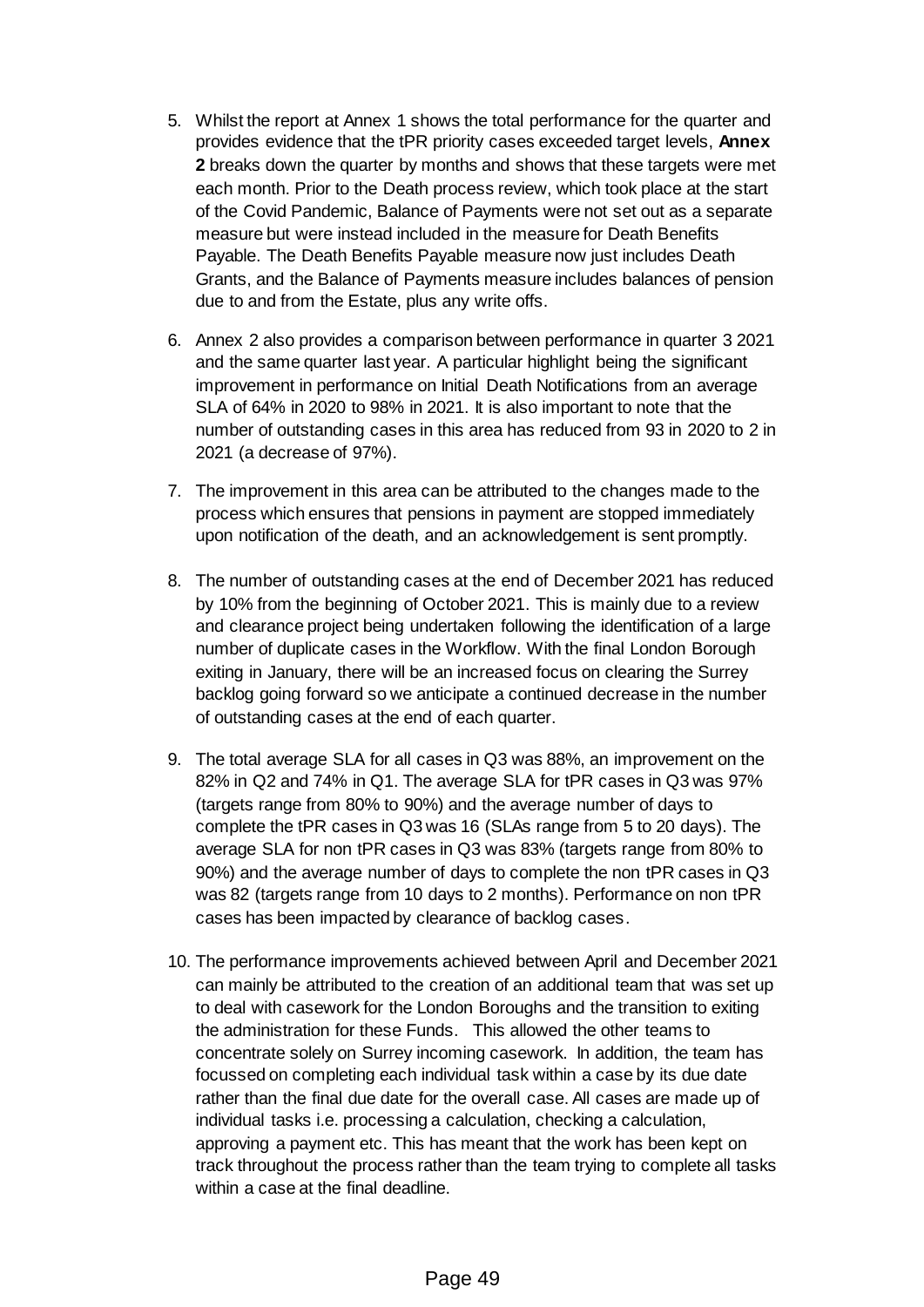- 11. Other trends to highlight are an increase in the number of received cases (an increase of 33% from last quarter) and the number of cases completed (increased by 27% since last quarter). Plus, a reduction of 16% in the number of cases completed outside of SLA.
- 12. The increase in the number of cases received relates mainly to early leavers: refunds of contributions and deferred benefits entitlements. This is due to the usual increased number of leavers at the end of August (the end of the education year). Leaver notifications for these members are sent from employers after the September payroll close and subsequently actioned throughout Q3.
- 13. The areas where there has been a reduced number of cases completed outside of SLA are Survivor's Benefits and Death Benefit Payments. This can be attributed to the creation of a new team to focus solely on non-Surrey work, allowing the remaining teams to focus on improving performance for Surrey Pension Fund.
- 14. Whilst the Q3 report shows that 5 out of the 19 areas reported did not meet their target, the report for December 2021 shows that only 2 areas did not meet target. In addition, Q3's report indicates that 6 areas had an increase in the number of outstanding cases at the end of the period, however the report for December shows that only 4 areas had an increase in numbers.
- 15. One of these areas is Survivor Pensions. At the time of writing there are currently 36 outstanding cases. Fifteen of these cases have all the information needed for us to be able to progress, with 13 of these having future completion dates. Of the remaining cases outside of the 15, the majority are on 'hold' awaiting a response/completion of a claim form. Now that all London Boroughs have exited our administration, the additional team set up to deal with those exits are now able to move their focus to dealing with outstanding Surrey cases and their first priority is reviewing outstanding Survivor Pensions cases where we are still awaiting a response. Therefore, we should see significant progress/movement in this area during the next quarter.
- 16. There are currently 7 outstanding Ill Health Retirement cases to pay. Five of these cases have all the information needed for us to be able to progress, with 4 of these having future completion dates. Of the 29 Non LGPS Actual Transfer In cases that have all the information we need to progress, 16 have a future completion date. Finally, there are 17 Non LGPS Actual Transfers Out, with 7 of these having future completion dates.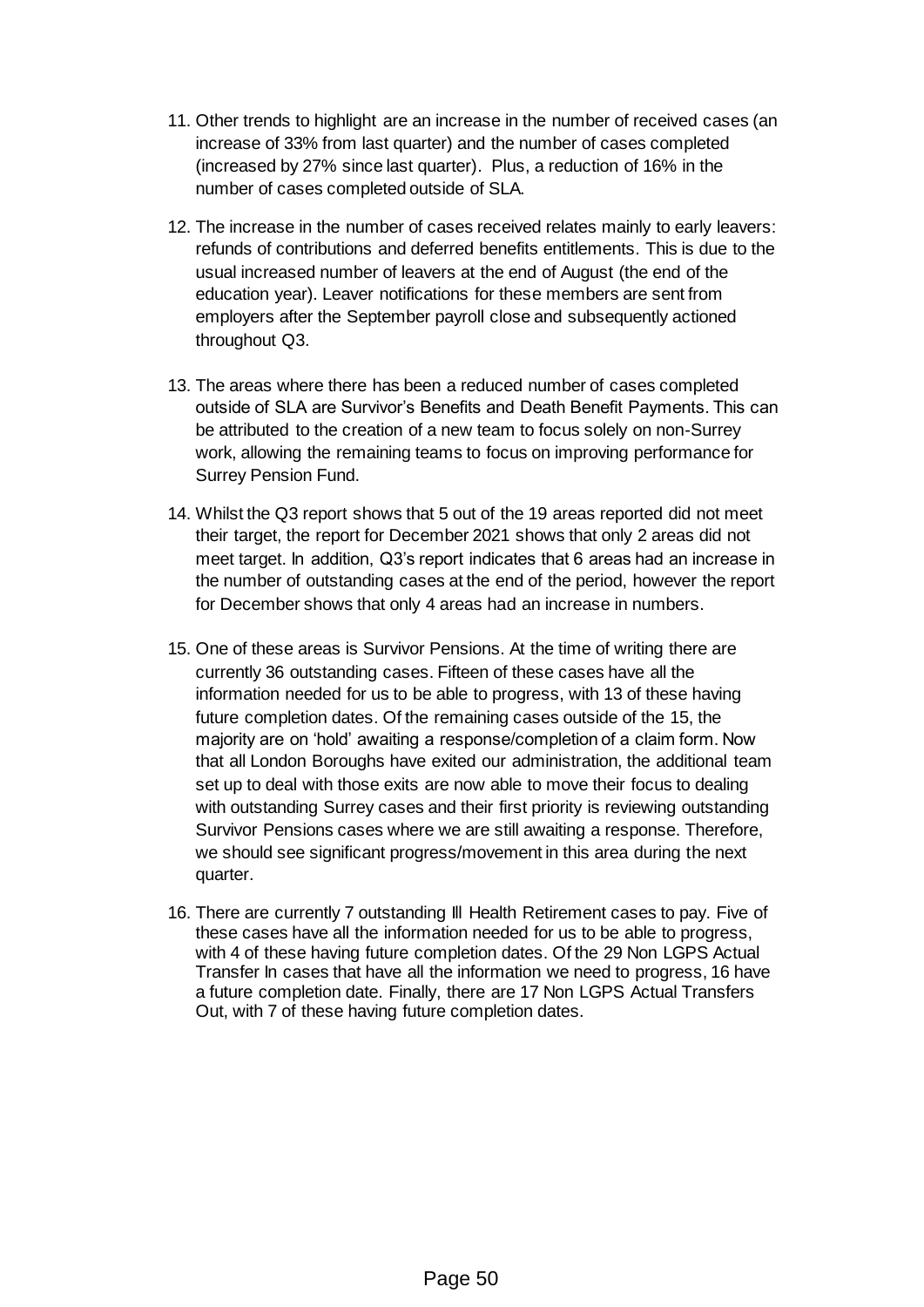### **Administration Team Update**

- 17. Following the success of the change to a manual method of allocating Workflow cases and the results showing an improvement in performance, a decision has been taken to trial the use of an automated process for allocating cases. This will release Team Leaders to re-focus their time on their team's development, further process improvements and reviewing of the backlog of work items. Following a successful trial, it is anticipated that this process will be implemented from March 2022.
- 18. Following the challenges experienced in extracting the data required from the administration system to produce the performance reports, discussions have been held with the software system provider to ascertain if there is a more automated and robust way of extracting the data.
- 19. New functionality in the software system has in built performance reporting capability that extracts all of the data required.
- 20. Work has been completed to build this to fit our requirements and parallel running has taken place to ensure the provision of accurate performance reporting data. We are confident that for future reports we will be able to rely on this new functionality to extract and report on performance. In addition, we have identified that the report can provide a wealth of management information that presents real time data on performance. For example, instant access to case volumes (received and outstanding in a given period), reporting on adherence to KPI and statutory targets, over target and not complete analysis at individual case level.

#### **Complaints**

- 21. All complaints are logged and managed on CaseTracker (which is the Surrey County Council complaints case management system). When responding to complaints a standard response template is used which is built into the complaints tracker system.
- 22. The complaints policy is an integral part of the County Council's governance framework. We value customer complaints because of the opportunity they provide us to inform policy and improve service delivery.
- 23. Complaints are defined as: "an expression of dissatisfaction, however made, about any aspect of the pensions team people, services, activities or policies. This includes action taken, or services provided by people or organisations acting on our behalf"
- 24. During the period 1 October to 31 December 2021 a total of 6 complaints were received. Details of these complaints can be found at **Annex 3**. Two complaints were categorised as 'poor communication', two as 'service quality/delivery', one as 'procedure' and one as 'general enquiry'.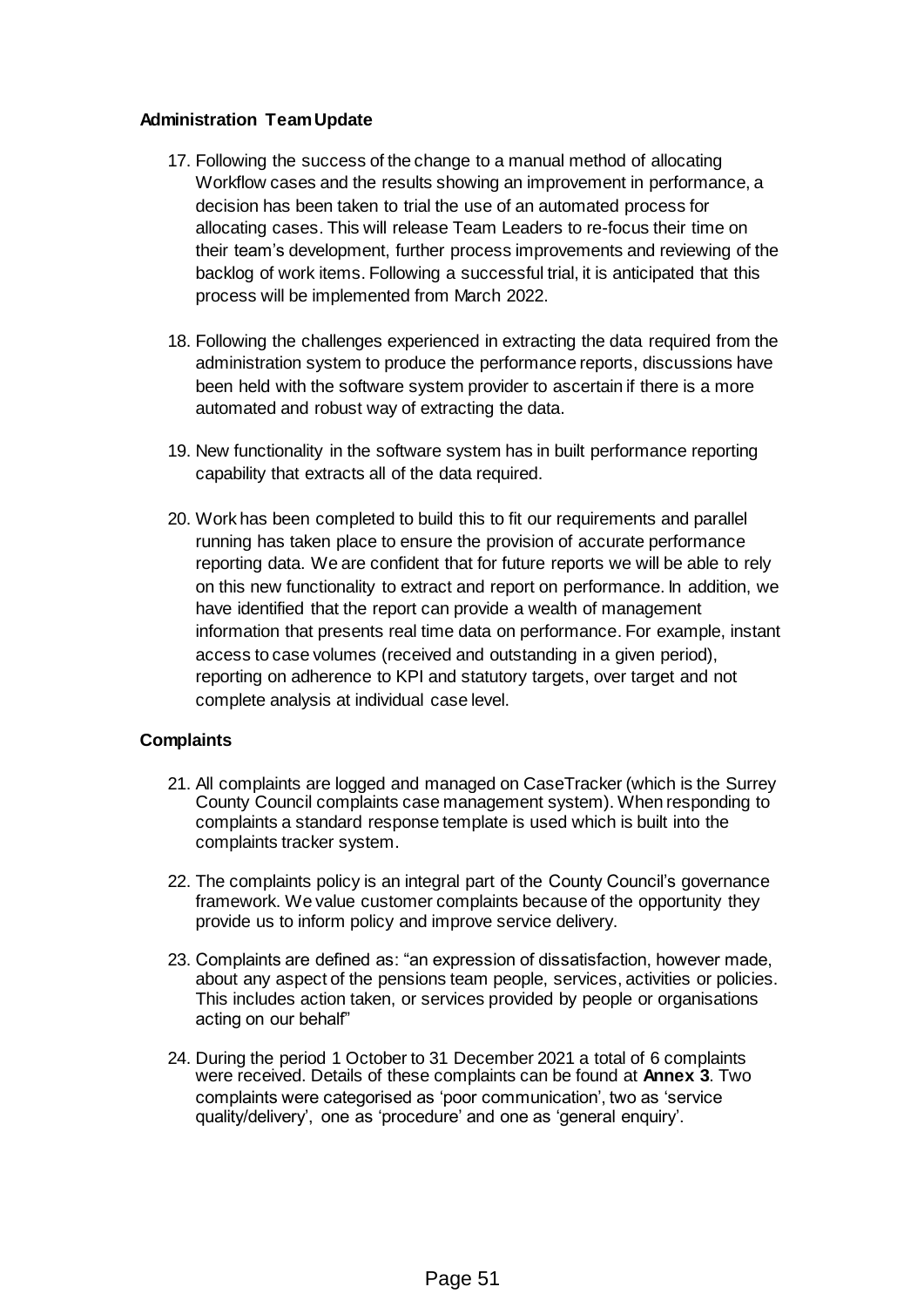### **Internal Dispute Resolution Procedure (IDRP) Appeals**

25. Pursuant to the Local Government Pension Scheme (LGPS) Regulations 2013 (the Regulations) each scheme employer and administering authority must appoint an adjudicator to consider applications regarding the first instance decisions made by the scheme employer or where relevant the administering authority.

Under the Scheme of Delegation relating to section 106 agreements, the following officers are nominated to hear stage one and stage two Internal Dispute Resolution (IDRP) appeals:

- the acting Section 151 Officer;
- the Director of Legal and Democratic Services;
- the Director of People and Development; and
- the Head of Pensions (Pension Fund and Treasury).

#### *Stage 1 appeals determined*

26. A member received two consecutive Annual Benefit Statements, erroneously overstating future pension benefits. The member later asked for a pension estimate based on being made redundant at a future date and the correct, lower, figure was supplied. The adjudicator acknowledged the disappointment this caused but explained that the Scheme can only pay the pension that a member is entitled to and refused the member's request for a guarantee that they would receive benefits to the value of the incorrect statements.

#### *Stage 2 appeals determined*

27. There were no Stage 2 appeals in this period.

#### *Pension Ombudsman appeals*

28. The Pension Ombudsman has a considerable backlog. Surrey Pension Fund has responded to three complaints in the period: (1) disputes a refusal to award a Tier 2 ill health pension, (2) relates to refusal to provide the member with alternative figures after they had applied to take their pension from a specified date and (3) relates to a pension liberation case dating back to 2013, the member is complaining that due diligence was not undertaken before actioning their request to transfer out of the LGPS. The Ombudsman has ruled that he has jurisdiction to investigate this third case, despite the time that has passed. The Pension Ombudsman has indicated that it will be several months before he contacts us again in each of these cases.

### **Breaches of Law**

29. A breach of law is "an act of breaking or failing to observe a law, agreement, or code of conduct". In the context of the LGPS, this could encompass a failure to do anything required under the Regulations, Framework or overriding legislation, as well as extending to the provision of incorrect information in general correspondence or telephone conversations.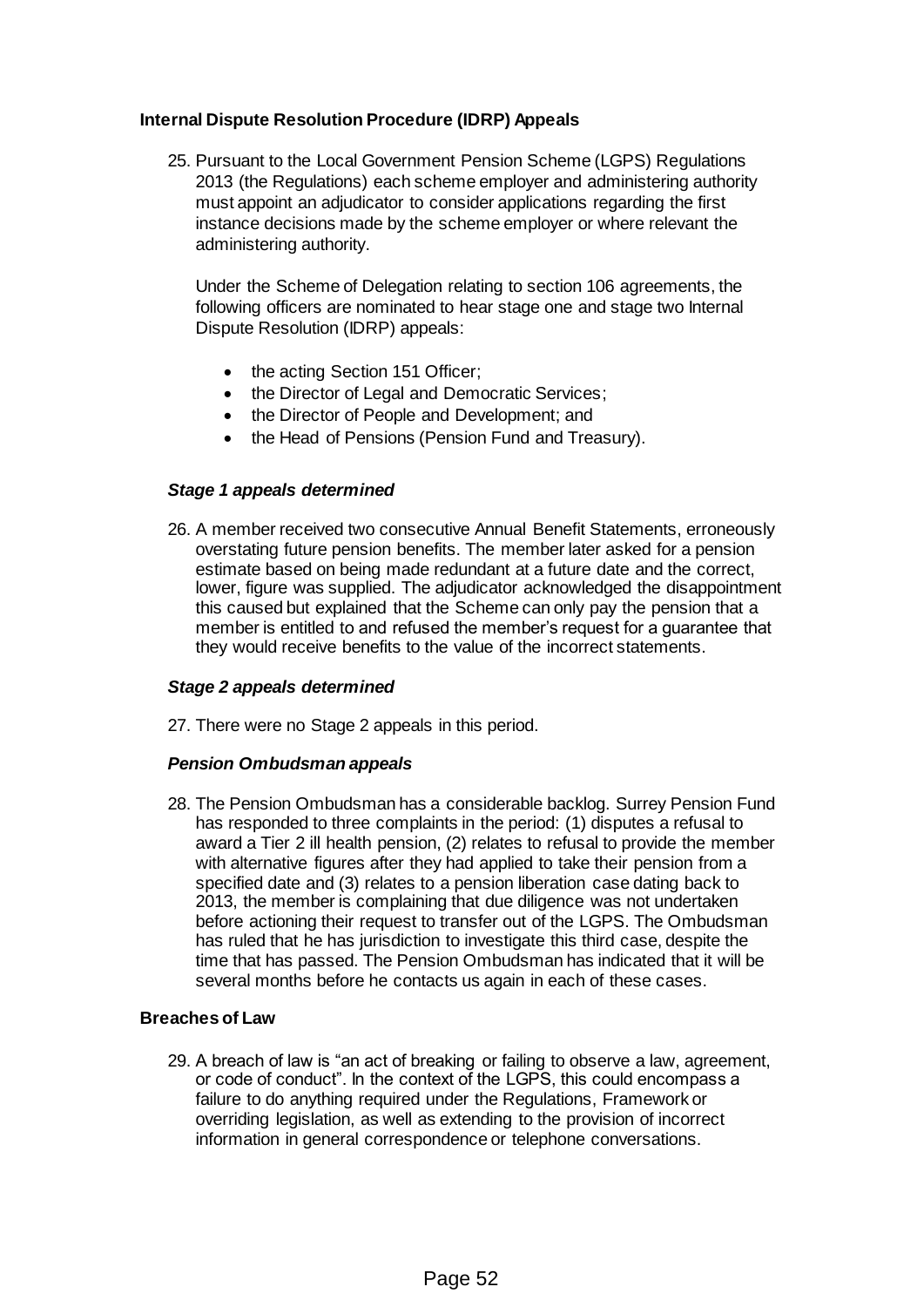- 30. All breaches or suspected breaches are reported to the 'Responsible Officer'. The Responsible Officer is responsible for the management and execution of the breaches policy, and recording/reporting breaches and likely breaches.
- 31. The Responsible Officer determines whether any breach or likely breach is materially significant, having regard to the guidance set out in tPR Codes of Practice and after consultation with the Strategic Finance Manager (Pensions), the Director of Law and Governance, the Pension Fund Committee and Local Pension Board.
- 32. There are no breaches to report for this period.

#### **Pensions Helpdesk**

- 33. Between 1 October and 31 December 2021, the Helpdesk handled a total of 9,653 Surrey enquiries. 86% of all enquiries (covering all pension funds) were resolved at the first point of contact.
- 34. The team aim to respond to all e-mail enquiries within the corporate service level agreement of 3 working days. The team are currently responding to emails on the day of receipt and the volume of telephone calls is very low. This can be attributed mainly to the exiting of the London Borough Funds. The Helpdesk are still functioning on the same level of resource as pre-Fund exits and therefore have capacity to support the Pensions Team on various tasks.

#### **Engagement and Education**

- 35. **Annex 4** provides a summary of the work carried out by the Engagement and Education Team.
- 36. Highlights include the Winter Employer Newsletter (**Annex 5**) and results from the 2021 Employer Survey (**Annex 6**).
- 37. The team also continue to promote the new Surrey Pension Fund Employer website [\(Surrey Pension Fund for Employers\)](https://employers.surreypensionfund.org.uk/) and are pleased to announce that the new Surrey Pension Fund member website (Home | Surrey Pension [Fund\)](https://www.surreypensionfund.org/) has now gone live.

#### **Guaranteed Minimum Pension (GMP)**

38. The GMP Reconciliation Project continues with the calculation phase, that will in time provide the necessary rectification figures, which will be applied after April when the annual pension increases have been applied. The table below is a reminder of the categories and numbers of cases identified for future rectification, with the figures representing the difference in pounds/pence per week.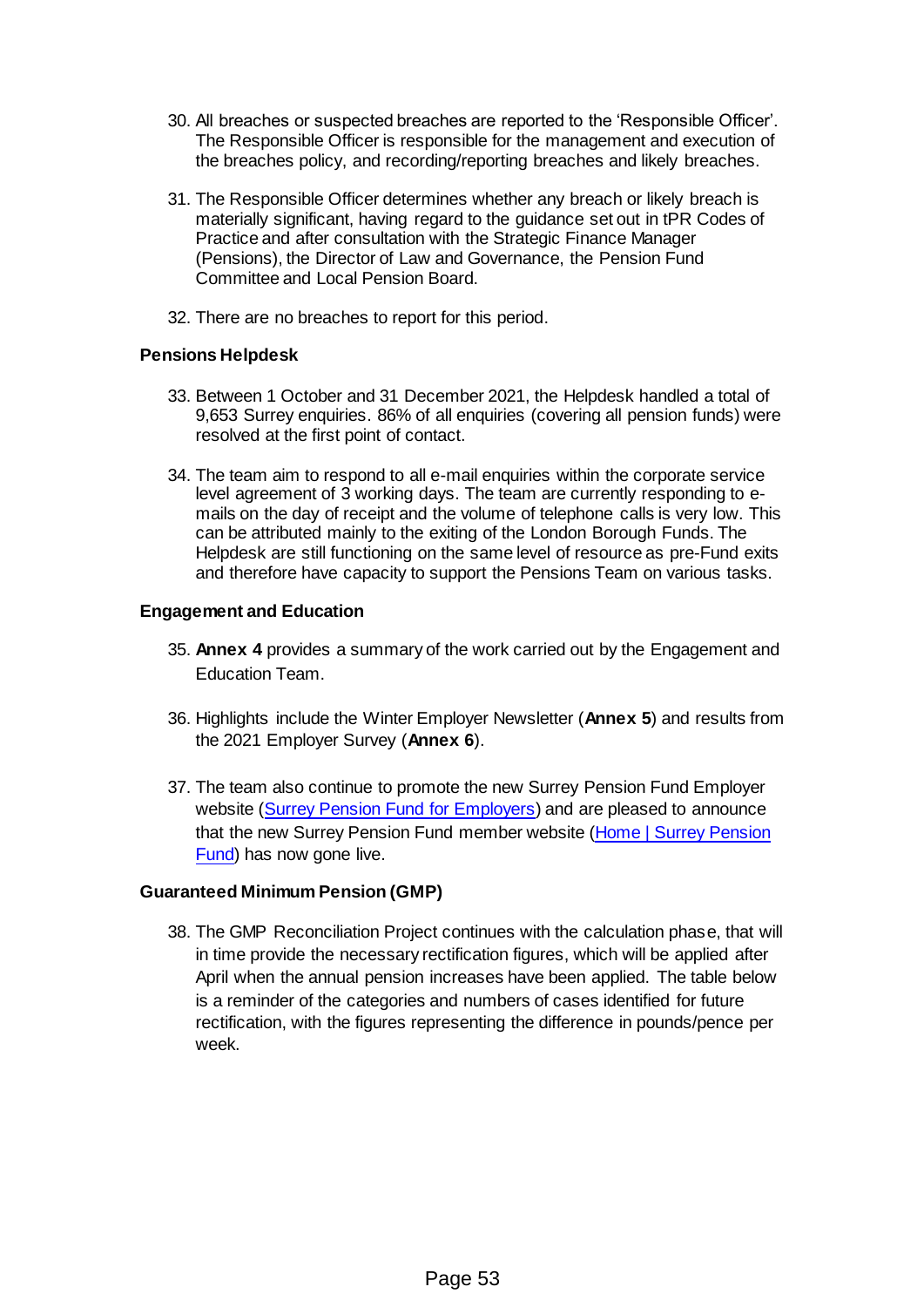| <b>Pensioner Members</b>           |               |                        |  |
|------------------------------------|---------------|------------------------|--|
| <b>GMP Difference (£ per week)</b> | <b>Volume</b> | <b>Proposed Action</b> |  |
| Match                              | 8,306         | <b>NFA</b>             |  |
| 1 $p$ to 12 $p$                    | 3,120         | <b>NFA</b>             |  |
| No GMP liability                   | 5,399         | <b>NFA</b>             |  |
| Total - no further action (NFA)    | 16,825        |                        |  |
| <b>Member range breakdown</b>      |               |                        |  |
| (£ per week)                       |               |                        |  |
| 13 $p$ to 52 $p$                   | 756           | Rebalance              |  |
| 53p to £1.04                       | 524           | Rebalance              |  |
| £1.05 to £2.00                     | 523           | Rebalance              |  |
| Greater than £2                    | 2,919         | <b>Rework</b>          |  |
| <b>Total Rebalance/Rework</b>      | 4,722         |                        |  |
| <b>Further review</b>              | 597           |                        |  |
| Under GMP age                      | 1,978         | Rebalance/Rework       |  |
| Total                              | 24,122        |                        |  |
|                                    |               |                        |  |
| <b>Deferred Members</b>            |               |                        |  |
| <b>GMP Difference (£ per week)</b> | Volume        | <b>Proposed Action</b> |  |

| <b>GMP Difference (£ per week)</b> | <b>Volume</b> | <b>Proposed Action</b> |  |
|------------------------------------|---------------|------------------------|--|
| Matches records                    | 43,233        | <b>NFA</b>             |  |
| 1 $p$ to 12 $p$                    | O             | <b>NFA</b>             |  |
| Total – no further action (NFA)    | 43,233        |                        |  |
| Member range breakdown             |               |                        |  |
| (£ per week)                       |               |                        |  |
| 1p to 12p                          | 353           | Rebalance              |  |
| 13p to 52p                         | 400           | Rebalance              |  |
| 53p to £1.04                       | 248           | Rebalance              |  |
| £1.05 to £2.00                     | 334           | Rebalance              |  |
| Greater than £2                    | 2,148         | Rebalance              |  |
| <b>Total Rebalance</b>             | 3,483         |                        |  |
|                                    |               |                        |  |
| Further review                     | 658           |                        |  |
|                                    |               |                        |  |
| Total                              | 47,374        |                        |  |

#### *Analysis Table information*

- a) Within the deferred membership, if the GMP isn't an exact match the case has been classified as requiring rebalance.
- b) Further review cases will be investigated as part of the next phase of Rectification (Rebalance / Rework).
- c) Under GMP age Pensioner members will require Rebalance or Rework depending on the type of retirement. In general, any active retirements will require rebalance and Deferred retirements requiring rework. The classification of these members will form part of the Rectification calculation stage.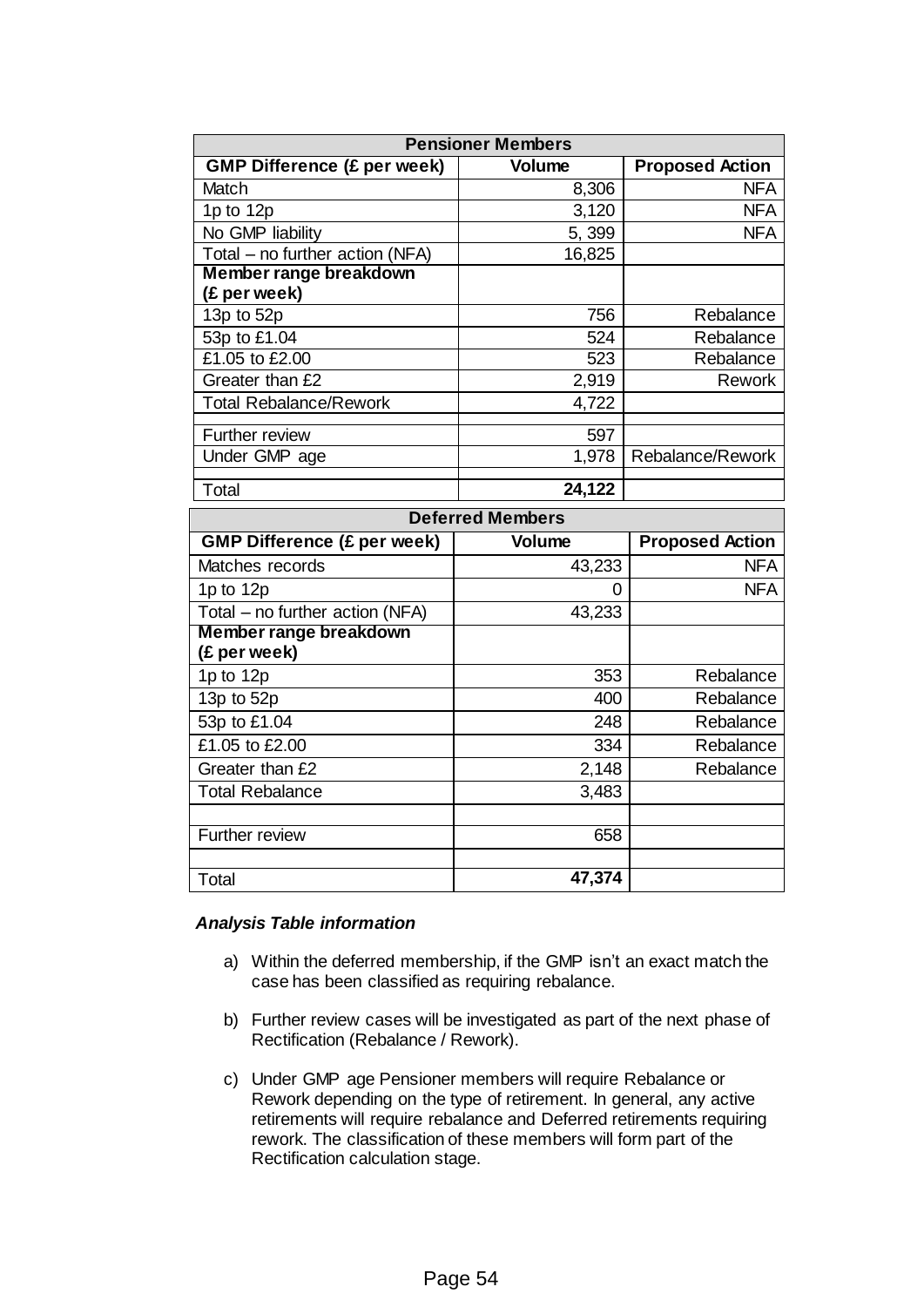d) Tolerance level is set at set at **£2.00 per week** as previously agreed and is based on the difference in the GMP amounts, either at Date of Leaving for Deferred members or current date for Pensioners.

# **McCloud**

- 39. The deadline for employers to submit their McCloud data return was 31 October 2021. For employers that had not met this deadline, weekly reminders were issues throughout November and December.
- 40. Further communications were sent in January to alternative contacts of those employers who have yet to respond. To date full data from 99 employers has been received, 3 partial responses and 23 data returns are outstanding. The regulations confirming how to calculate compensation for McCloud cases is still awaited.

# **Horizon Planning**

## *Annual Benefit Statements (ABS) for 2022 Planning*

41. With end of year fast approaching draft plans are being drawn up to manage this year's ABS and Annual Allowance exercises. Communications with all scheme employers are expected to begin at the end of February. Full plan details will be reported at the next meeting.

#### *Valuation Data Cleanse*

- 42. Work has begun in collaboration with the Fund actuary, Hymans Robertson, to agree plans for the valuation, covering all aspects of the process. Service Delivery have been specifically concentrating on the data cleansing of the member data, in preparation for the member data loads earmarked for July 2022.
- 43. Agreed checkpoints have been agreed with Hymans, with key milestone dates posted for March 2022, whereby it is anticipated all errors for the years 2020 and 2021 will have been corrected. This data will be supplied to Hymans at the beginning of April to carry out contribution modelling. All remaining data will be cleansed by the end of July 2022 and will be closely aligned with the EOY work, given the interdependencies between both work streams.

#### *Pension Increase 2022*

44. It is expected this will work will begin in late February/early March. A schedule of works will be drawn up in the coming weeks, providing clarity on actions required. A full progress update will be provided at the next meeting.